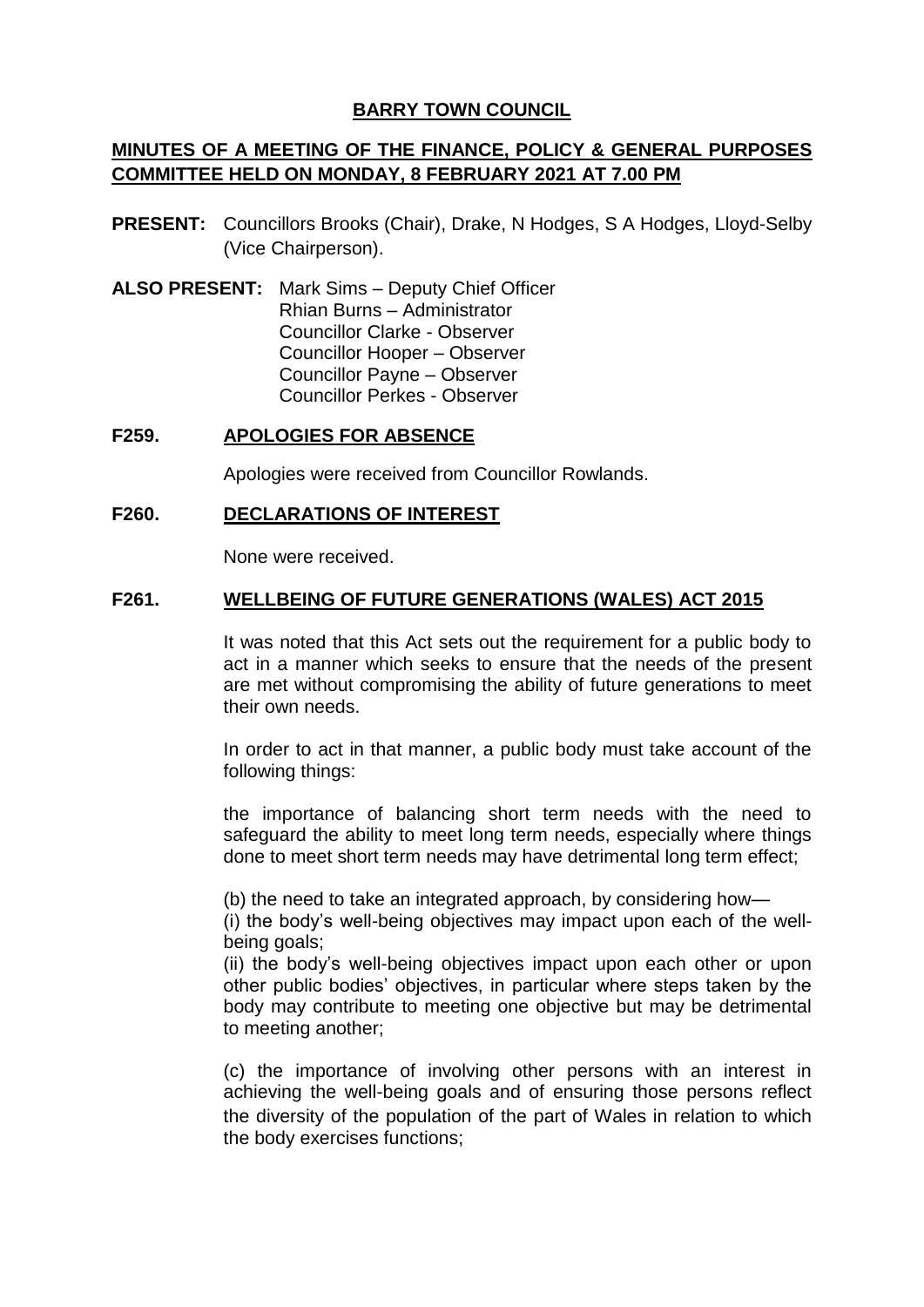(d) how acting in collaboration with any other person (or how different parts of the body acting together) could assist the body to meet its wellbeing objectives, or assist another body to meet its objectives;

(e) how deploying resources to prevent problems occurring or getting worse may contribute to meeting the body's well-being objectives, or another body's objectives.

# **F262. TO APPROVE THE MINUTES OF THE FINANCE, POLICY & GENERAL PURPOSES COMMITTEE'S MEETING HELD ON 16 NOVEMBER 2020**

**RESOLVED: That the minutes of the Finance, Policy & General Purposes Committee's meeting held on 16 November 2020 be approved and signed as a correct record.**

## **F 263. TO RECEIVE AND NOTE THE MINUTES OF THE COMMEMORATIVE NAMING ADVISORY COMMITTEE HELD ON 25 JANUARY 2021 AND TO GIVE CONSIDERATION TO ANY RECOMMENDATIONS THEREIN**

Member received the minutes of the Commemorative and Naming Advisory Committee held on 25 January 2021 and discussed the recommendations contained therein.

#### **RESOLVED:**

- **1. That the minutes of the Commemorative Naming Advisory Committee held on 25 January 2021 be received and noted.**
- **2. That an application form is created to be provided for applications to commemorating people, which includes supplying evidence to support the application and the history of the person being nominated.**
- **3. That officers investigate whether a commemorative wall in the Town Hall Council office be placed on the large wall along the stairs to the second floor.**
- **4. That an application form be created for nominating individuals for commemoration.**
- **5. That officers investigate whether a virtual wall on the new website can be created to commemorate all with additional information included.**
- **6. That officers approach Chris Parsons (Barry Scouts) to discuss options relating to a commemorate cup in memory of Bryan Foley.**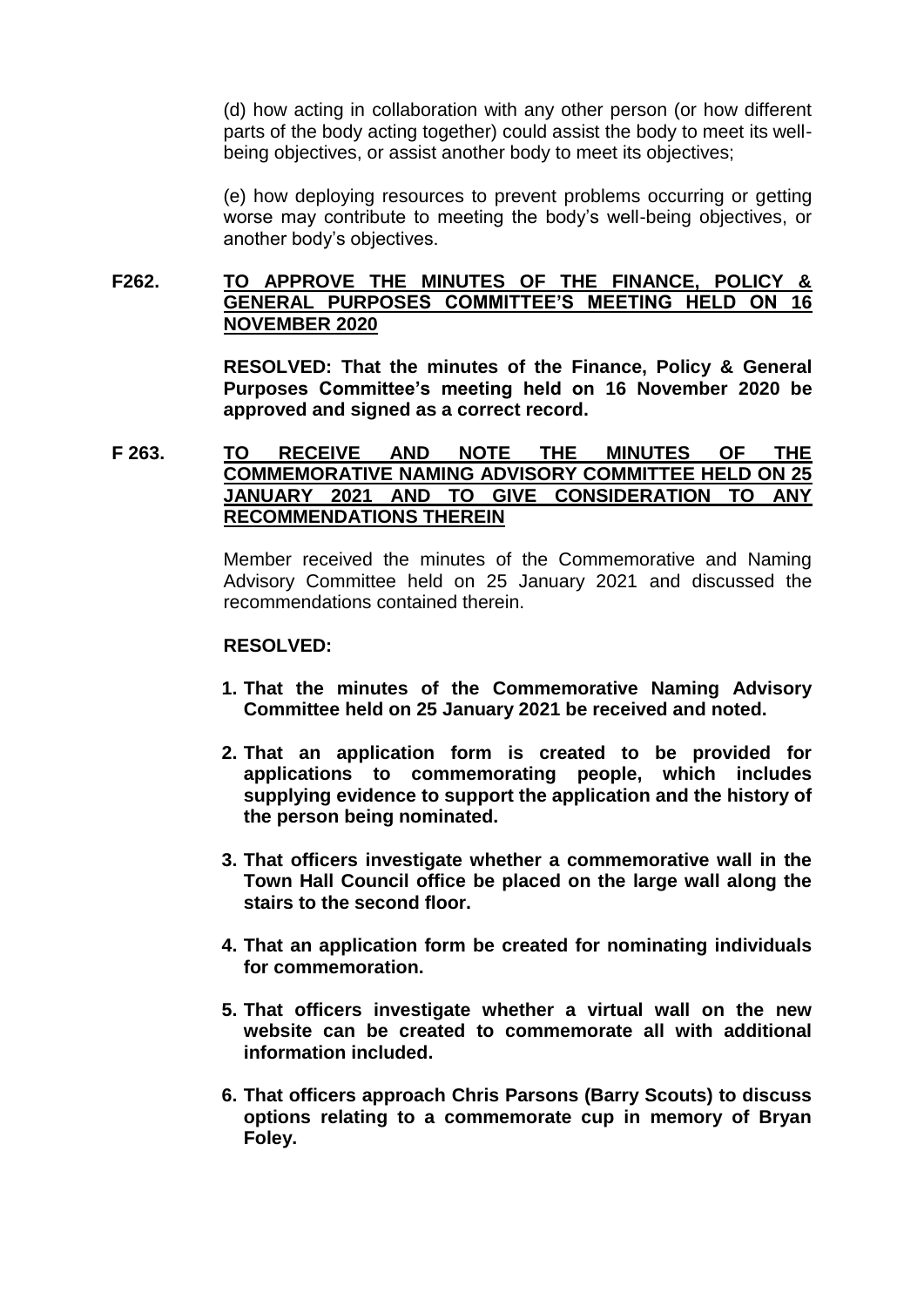## **F264. SCHEDULE OF PAYMENTS FOR FEBRUARY 2021 (INTERIM)**

Members received the schedule of payments for February 2021 (interim) consisting of direct debits and BACS payments, in the amount of £25,968.58.

**RESOLVED: That the schedule of payments for February 2021 (Interim) consisting of direct debits and BACS payments, in the amount of £25,968.58 be approved.**

#### **F265. BUDGET MONITORING REPORT**

Members received a report containing details of the Council's income and expenditure in the 2020/21 financial year as at the end of January 2021.

Councillor S Hodges and Councillor Perkes advised members of a discussion which had taken place at the meeting of the Shop Local Barry Advisory Group prior to this meeting regarding the creation of a Shop Local reserve.

The Deputy Chief Officer advised that this recommendation wold be presented at the meeting of Full Council to be held on 22 February 2021.

**RESOLVED: That the budget monitoring report for January 2021, indicating actual income and expenditure up to the end of month ten in the 2020/21 financial year, noting the projected overspend of £29,852 for 2020/21 that will result in a net amount of £173,968 being transferred from reserves.**

#### **F266. INTERNAL AUDIT REPORT 2020/21 (FIRST INTERIM)**

Members received the internal auditor's report (first interim) for 2020/21.

**RESOLVED: That the Internal Auditors Report 2020/21 (First Interim) be received and noted.**

### **F267. GDPR UPDATE**

The Chief Officer advised that there had been no issues or data breaches to report and that staff continued to be mindful of and adhere to GDPR.

#### **RESOLVED: That the update be received and noted.**